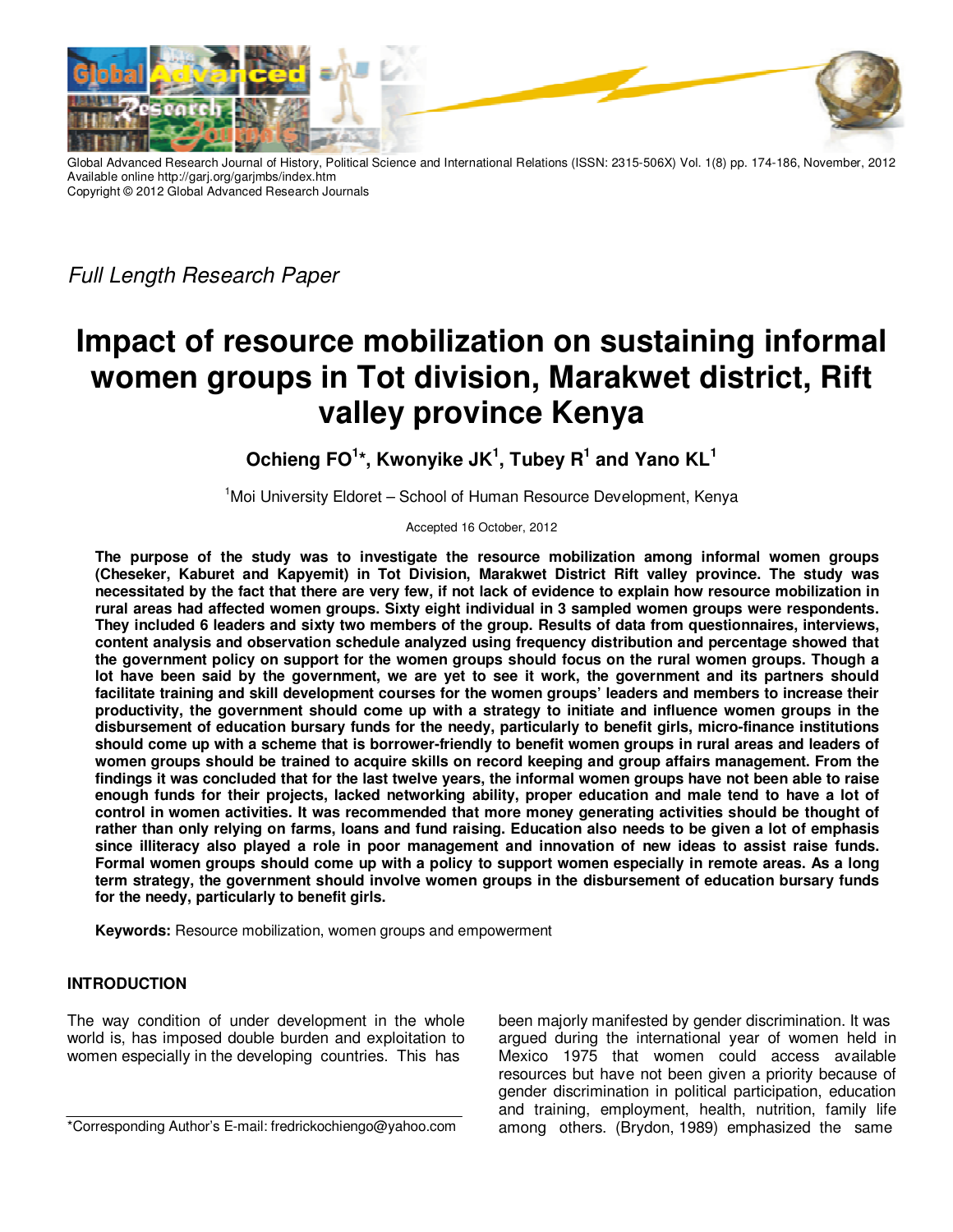view. Subbovao and Ronney (1983) noted that education and training both formal and informal are among the most important determinants of women involvement in development. Otherwise, they agreed with the fact that laws in most countries give boys and girls equal access, boys are given more preference over girls for many cultural and economic reasons. World Bank (1996) recommended that, the only way to reduce the disparities in women involvement in economic activities is to invoke girls education by developing "girl-friendly" measures packages which should include locating schools to the communities, waiving fees, having locally based female leaders as role models and flexible school calendar's that cater for girls domestic duties and responsibility. Consequently a detailed account on how the rural women, in spite of the low literacy levels, organized themselves to participate in economic activities is required. There is also a gap in knowledge on the effort made particularly by women to enhance equity. The study attempted to fill this gap. Illiteracy is a serious handicap if not a barrier to the participation in the modernization of traditional activities (Booerup, 1975). It was noticed that illiteracy rates are always higher among women than men hence a major factor limiting women contribution to the economic, political and social development. It's further argued that women's integration in rural development concerns first of all the education and training of women. Women will not only remain ignorant and incapable of applying new and more productive techniques of cultivation, but will become a hindrance to progress. It is seen highly desirable then, to teach crafts and skills and simple organizational methods to girls. This is hoped will assist in the diversification of the rural economy. Rural programmes in communities have the advantage of positive effect on local living standards. Programmes and efforts to train and fully utilize the entire female and male labour force are clearly visible to the members of the community which adopt them rightly. This is usually the basic idea towards community development and mobilization. However, when it comes to women, training efforts have suffered from the weakness of being focused exclusively on women's domestic responsibilities. Meanwhile, nothing has been done to improve the earning power or to integrate them in the efforts to modernize rural economy. Experience in industrialized countries, shows that female educated elites remain an isolated group while the other women, mostly in the rural areas continue to be untrained and suitable for only unskilled jobs or traditional activities. To obtain integration of women in development, it's therefore necessary to give high priority to the usually neglected problem of providing skills to unskilled women who are mainly found in the rural areas. One factor that has been consistently shown in the study is the influence of women's capacities to mobilize resources and

empower themselves (socially and economically), is their level of education and training. Studies on this, however tend to focus more on elite patronized formal women associations in urban areas (Sidney, 1998). This leaves a gap in knowledge about processes of resource mobilization, sustainability and processes of group selfadvancement by women in the rural areas. This is despite the fact that majority of women who live in the rural areas are illiterate and semi-literate. It is in view of this study that focus on women in the rural areas will be considered with a clear understanding of their participation and final benefit within their setting.

## **Statement of the Problem**

There are many informal women groups that are engaged in income generating activities as a way of mobilizing resources for economic empowerment. However, the nature of resources mobilized is not clearly known. In most studies human capital endowment of women, especially the impact of resources in sustaining women groups has not been addressed. Lack of information on the issue continues to hinder positive strategies towards the inclusion of women in development policies, particularly for rural development. This study investigated the impact of resource mobilization in sustaining informal women groups in Tot division in the year 2012. It has documented findings that will help put rural informal women groups into a clear focus of their existence, associations and economic empowerment.

## **Purpose of the Study**

The purpose of this study was to investigate resource mobilization among women in the rural setup. On particular, the impact of resource mobilization techniques and investment choices by women in their cohort was of dire interest. The study generated information that is useful for this cause.

## **Objectives of the Study**

The study was guided by the following specific objectives. 1. Establish the effect of women groups on members' livelihood in Tot division,

2. Highlight how rural women in Tot division have benefited directly from groups,

3. Determine the effect of women association on informal women groups' management in Tot division and 4. Isolate how literacy impacts on group associations for the achievement of group goals.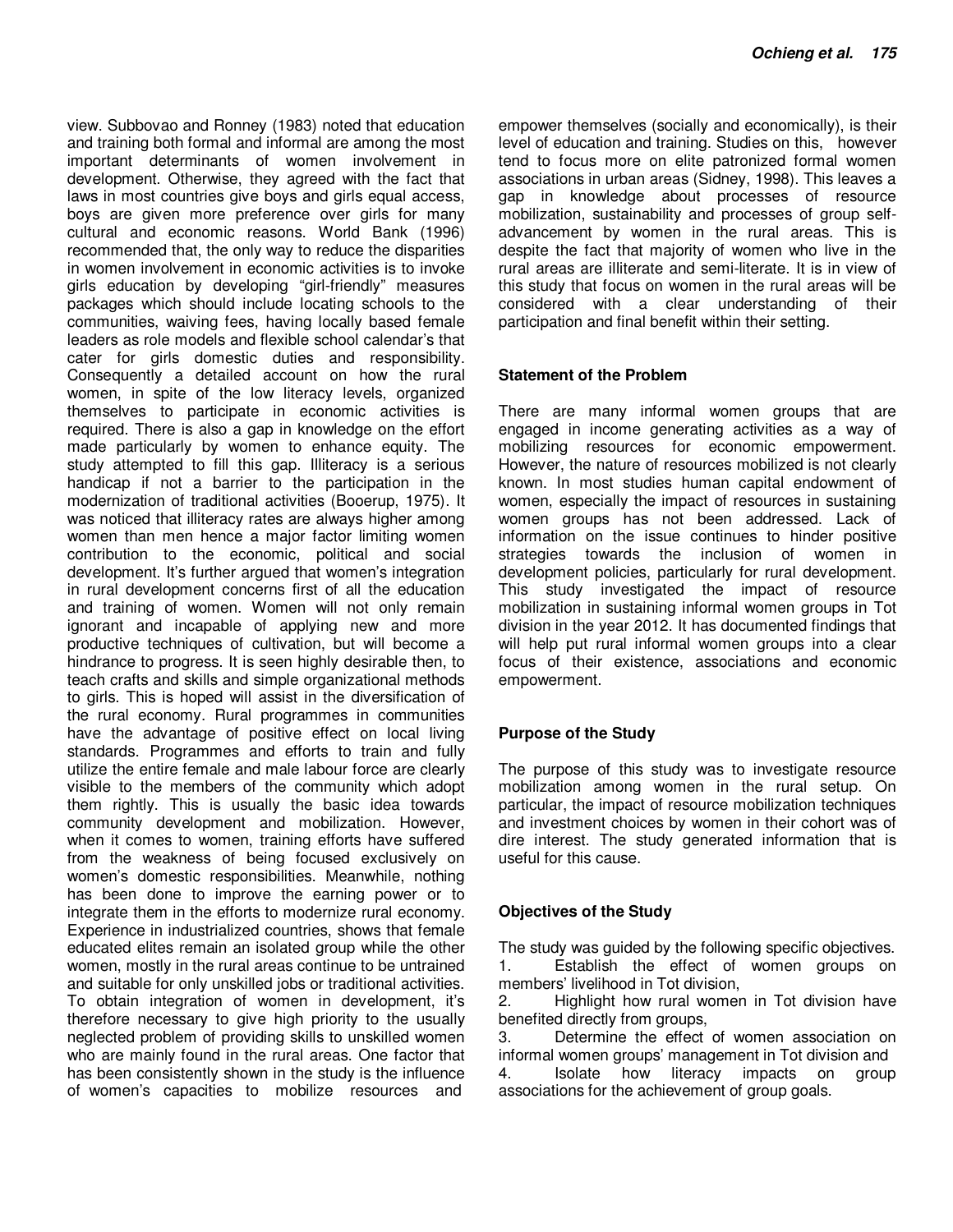## **Significance of the Study**

The study was significant in the attempt to unearth the extent women groups in Tot division was going to mobilize their own resources in an attempt to sustain their social and economic output. It is hoped that the finding of this study shall contribute to the literature on the solutions and effects women in rural areas have made to organize collectively and informally for social, economic growth and self-empowerment. This study shall also increase the knowledge on how women in rural areas organize themselves into groups to assist each other socially and economically. Hence, this will form a source of knowledge for groups in similar circumstances on how groups in rural areas organize themselves for selfsustainability. Finally, the study finding shall reveal how women in their informal groups in rural areas utilize their resources in relation to education and economic empowerment. This information will be useful for urgent gender intervention strategies for improvement by women themselves, donors and the government.

## **Operational Conceptual Framework**

The conceptual framework for the study is modeled as follows:

From the operational conceptual framework shown in Figure 1, resources can be mobilized to sustain informal women groups if women have at least some form of education. That aspect of education will assist women groups to be well organized, able to select economic activities, gather information necessary for their sustainability and implement information discussed or gathered. The groups require assistance of resource personnel either from women groups association, departmental heads, provincial administration or any micro-finance organization. If these resources persons are brought they will facilitate seminars, workshops hence assist in attitudinal change and modern implementation methods. The change can go deep if members have at least some form of education. Hence, the benefits that will be accrued will be in form of starting income generating activities i.e. charcoal selling, poultry keeping, pottery, tree seedlings, French beans, etc. But in the process of doing this each member will require somewhere for financial assistance in case of anything. The informal women groups will be the answer. Also in such setting there is always need to solve socioeconomic hardship, domestic needs, etc. These can only be solved if you are in a group.

# **LITERATURE REVIEW**

## **Literacy as a Source of Economic Empowerment**

Oanda (1999) noted that in most countries of the world,

majority of women population live in rural areas. This has brought wide spread illiteracy among women as most of education facilities in most parts of the world is forced in urban areas. Men due to economic crisis have been forced to migrate to towns and plantations in search of salaried employment. The situation has made women take an increasing responsibility in managing households and in some instances, the increase of female-headed households. The feature has made it difficult for the poor women to survive hence income differential existed. The formation of groups to salvage the needy has brought in the aspect of leadership to fall to a better off and the better educated who further make decision that favour their own interest. It should be realized that there are elitist formal groups also, and since they are better educated they possess skills to make informed decisions, which benefit them. The less educated remain passive and soon fall out. It is therefore a necessity that the poor and less educated form their network. Brandly and Khor (1993) noted that women private and public domains interact at some point. Therefore, an understanding of these interactions and the influencing factors can show conditions at a local level that work for as against the success of women associations. For example, women paid employment could directly affect their status in the private domain relative to their economic dependency on male family members and allocation of resources within the family. United Nation Economic Commission for Africa (UNECA, 1983) examines the effect of lack of formal education for African women. It points out that lack of formal education makes it difficult for women to increase family resources through productive work in the field i.e. small business and informal income generating activities. UNECA also confirms that lack of knowledge and skills has often kept women from full realization of their economic potential. It therefore becomes important to document the influence of formal education on the choice of income generating activities for sustainability of such groups.

Moser and Young (1993) argue for a case of women continuing to organize both informally and formally to further the course of their empowerment. They point out that autonomous women's association s have been crucial in mobilizing low income women, monitoring and evaluating government programmes and providing space within which awareness and empowerment are campaigned for. They however point out that rural based organizations are confined more to welfare issues. This study focuses on how far women informal associations have moved from this position to a productive self sustaining empowerment through resource mobilization strategies. It however fails to point out the specific influence of formal education in suitable handling of funds and management of their activities for sustainability. The present study investigates the influence of formal education on handling of funds and choice of activities for sustainability.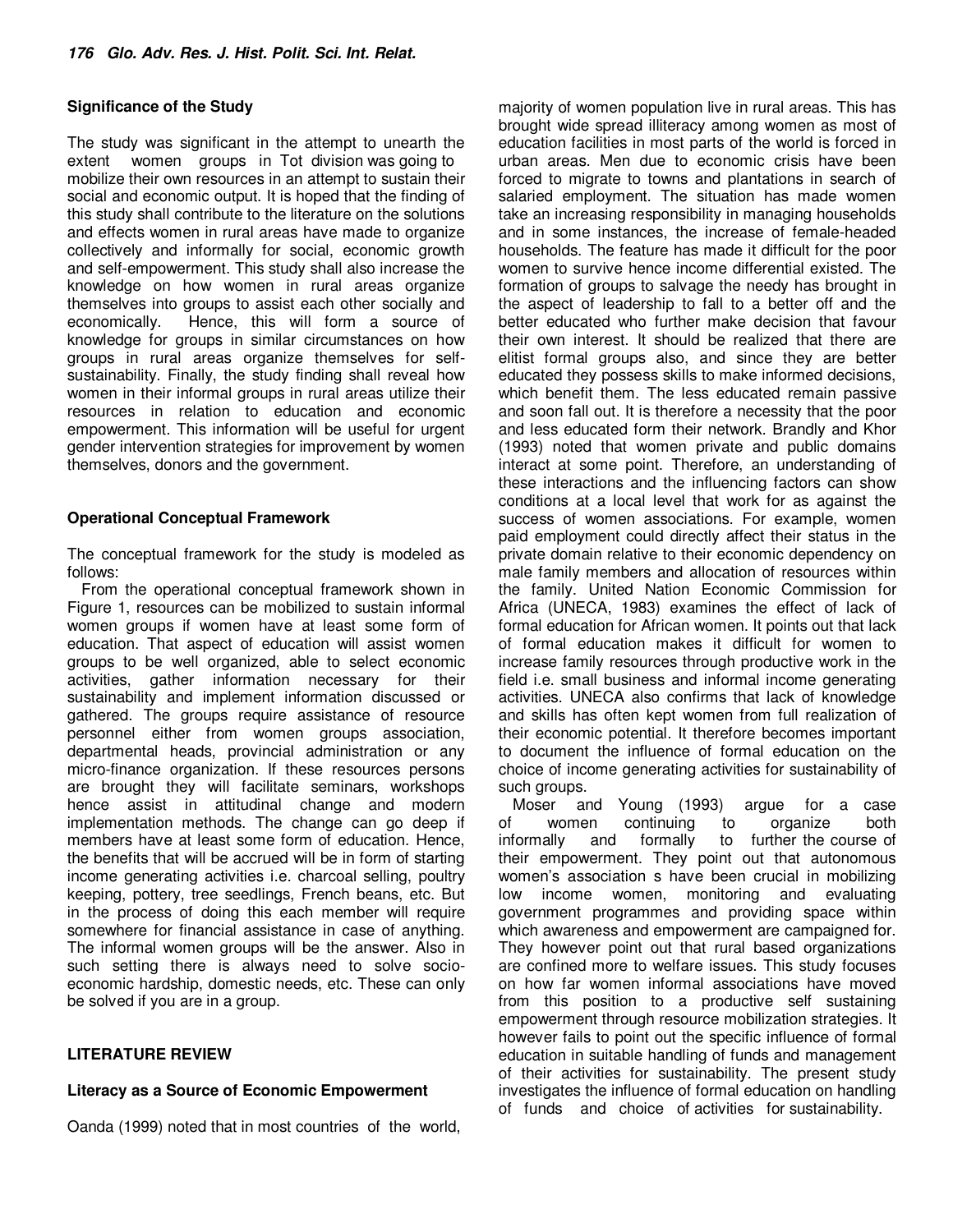

**Figure 1.** Conceptual framework Source self

## **Women Groups' Activities on Members' Livelihood**

Karega (1995) notes that in African traditional society, women formed welfare oriented associations to assist each other in several aspects such as labour saving activities particularly in farm work. This implies that they collectively engaged in rural economic activities. The economic activities of rural women have not been seen in the literature as compared to urban formal women activities. Lockwood (1992) observes that invisibility of rural women activities have been due to informality and the fact that they are headed by women who are supposed to occupy a private domain. This is in spite of the fact that resources mobilized by women in the rural areas find their way to the public economic sphere, rural women income are mainly derived from traditional agricultural practices.

Tinker (1990) states that early development programming had ignored women as economic actors

and dealt with women only in their reproductive role only as mothers not women. In the 1970s with the advent of women in development (WID) attitudes started changing and "women-only projects" were the easiest, earliest response of donor support for women organization or church groups were selected for implementation. Such projects though they lacked not only experience in creating viable income activities for the poor women but also experience in running their own organizations on business basis.

Gradually, projects moved into areas with a greater potential for profit by utilizing skills that women already possessed. Local women groups were set up by intermediary organizations as a mechanism to deliver information and services. Such a group was open to adult women in the village and income activities commonly shared. The importance of the individual receiving a fair return for her own efforts helps explain the recent rapid expansion of women groups as a source of credit for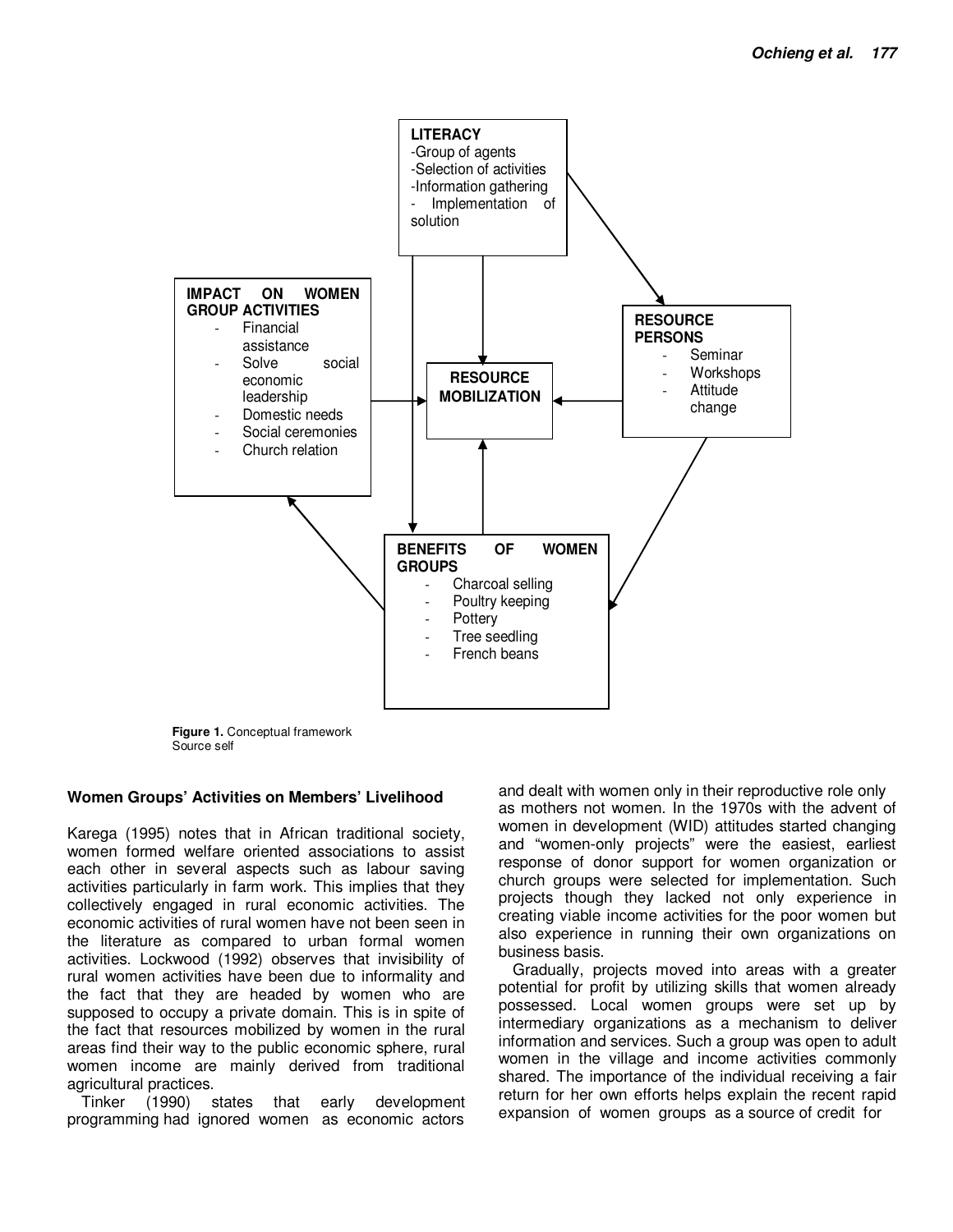starting micro enterprises. It's notable that women from similar socio-economic backgrounds are organized in small groups. Credit is available on an individual basis with group guarantee and new types of income activities related to domestic sphere are introduced and pursued. These activities help to mobilize resources for the economic and social empowerment of women. Snyder (1995) notes that the independence movement of 1960 and 50s allowed the root of women and development concepts. After the struggle experiences, women were determined to be fully participating citizen of their new nations. The solidarity groups and organizations they evolved from their work still rank among the most important component of African civil society. Snyder, work portrays the women groups as vibrant. However, it is important to highlight the influence of formal education in the groups' functioning. Access to economic resources women in the public domain reinforces access to resources in the private domain and vice versa. Women informal associations in the rural areas should therefore be explored as an example of women's initiative in the private domain but which resources finally get into the public domain. The extent to which the resources assist in economic empowerment of women and sustainability of their groups should be examined. This study attempts this task. Baserup (1992) documented the fact that in much of Africa, a large share of family enterprises in informal income generating activities are operated by married women, divorcees and widows. However, the success of such enterprises is beset by problems as women are not autonomous. Their husbands and male family members have legal rights to dispose off such properties. Boserup (1975) therefore pointed out how men still direct and manage proceeds from women's efforts.

Debora (1995) explains that this lack of autonomy is enhanced by the dynamics of the market and the state that gives men advantages in access to reproductive resources over women. Collier (1989) groups constraints to women collective organizations and empowerment into four processes.

a) Processes that are based on underlying social conveners such as discrimination outside the households particularly in labour and credit markets.

b) Processes of role modeling in production which are gender specific such that new technologies taken by men are never automatically transmitted to the female population.

c) The household of asymmetric rights and obligations which require women to work more on the household without incentives.

d) The burden of reproduction with its attendant demands of time and health of women makes their situation inflexible to the extent that they cannot take up new opportunities.

Despite the above constraints, literature shows that the majority of women have been able to circumvent them in

ways that enhance their economic well being. Macgaffey (1988) for example shows how women in Zaire during the time of economic hardship have innovated and established a second economy which is highly organized system of networking and solidarity in income generating activities. Such activities are informal and thus by pass official legal procedures. Olukoshi (1996) points out that in the period of economic crisis and structural adjustment programmes (SAPS) he pointed to the growth of multiple models of livelihood among the rural and urban poor and the intensification of the process of informalization. Because women's economic activities have always take place in the realm of the informal, they are likely to have a head start in reaping the economic gains accruing from the process of adjustment.

# **Women Associations**

Kenya has shared in the development of women's associations both formal and informal. The basis for their formation has been in some cases outside their immediate domestic or family groups. Wipper (1995) notes that of these are age, gender, village level dances and workgroups. The structure and organization dynamics of these groups was however disrupted by the forces of colonization and urbanization. This left women in a much less powerful position than men. Gatara and Musyoki (1985) notes that when political independence failed to translate into economic independence, women found it even more important to collect and work together. This enabled them to meet their basic social welfare needs and enhance their worth in society.

In trying to reorganize after independence, Kenyan women relied on two forces to initiate and perpetuate their association (Oanda 1999). The force was the traditional work group, which have evolved to today's independent co-operations where members carry out projects and business ventures. The second force is the spirit of self-help (harambee) which the independent Kenya fought adopted as a strategy based on mobilization of grassroots resources and initiatives. Traditionally women came together to undertake communal tasks whenever arose. Some of these cases of need included funerals, weddings and other festivals. Come independence, the spirit of *harambee*, a political philosophy swept through Kenyans who believed in working together for common good. Women as a group therefore networked to work together for their various needs.

The formation of women groups has also got a boost from the government during the initial period after independence in 1963; the government gave both financial and technical support to women through Maendeleo ya Wanawake Organisation (MYWO). Community development office was created in the Ministry of Culture and Social Services to formalize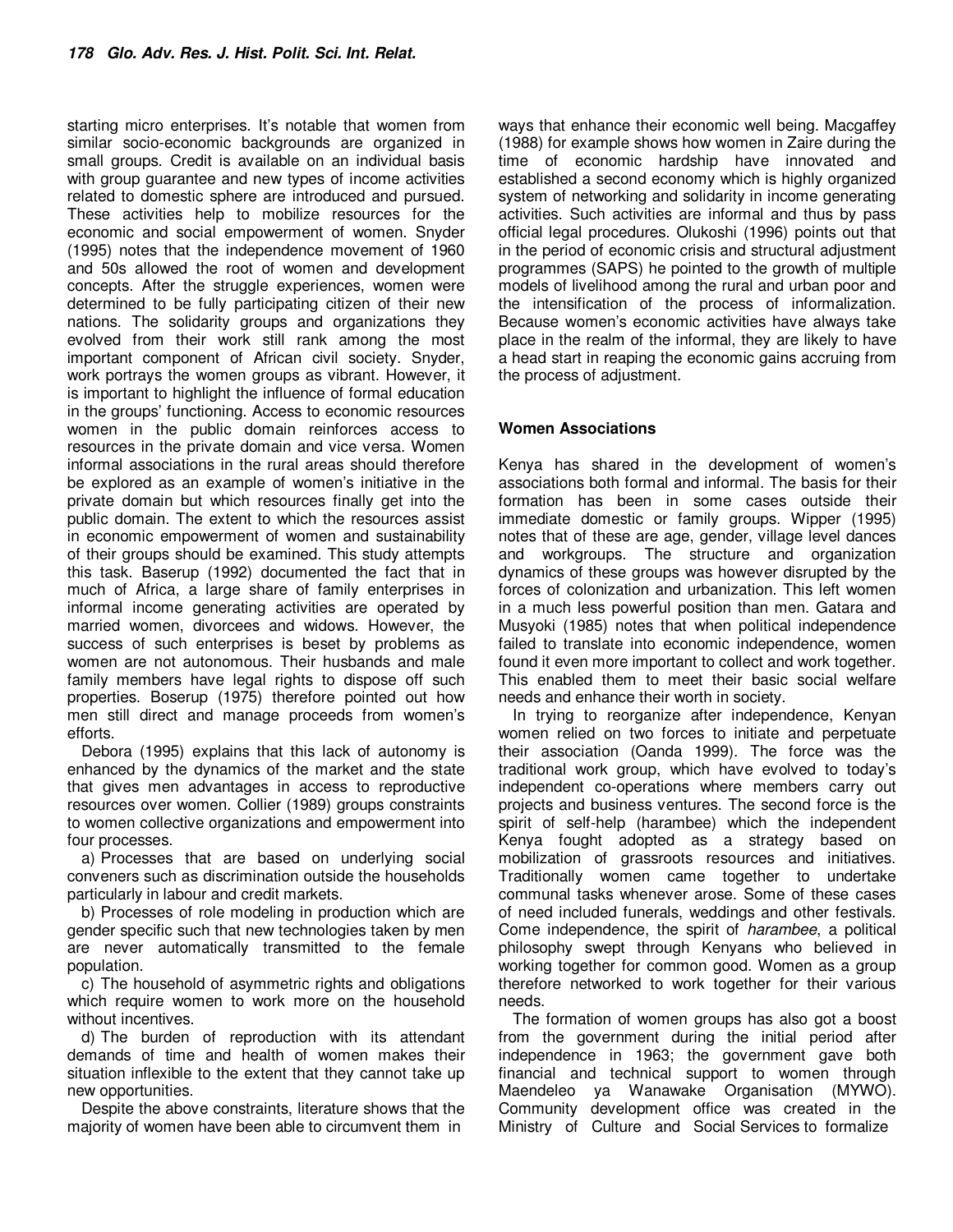women activities. Later in 1976, the women bureau was created as a response to first conference on year of women in Mexico. In 1982 the Kenya Women Finance Trust (KWFT) was formed to help women groups in Kenya to obtain credit, technical assistance and management training. All these efforts have not been adequately effectively effective due to their elitist nature and exclusion of poor women. Kabira (1993) argues that the rural informal groups often by passes formalities they considered unnecessary and complicated like registration unless there are prospects of donor support. Rural informal women groups have not benefitted from the government support since they have almost no information on how to access this aid.

Aubery (1997) in a study to evaluate MYWO as dependent partner and immobilizer of grassroots women association found out that MYWO has falsified reputation and it conspicuously misrepresent in its activities and linkages to grassroots women in order to secure foreign donors' assistance. The study shows that local grassroots women organizations seems to have primary purpose of promoting women issues than the formal MYWO which the individual use to gain political and economic power by exploiting women mobilization and solidarity. Aubery study is relevant since it documents the exclusion of rural informal women groups by MYWO. In the face of mistrust and exclusive practices from the elite formal organizations to the rural ones, women in the rural areas have initiated their own associations. Therefore, a detailed account on how they fair in their organizations and their existence could be a worthy study. Karega (1996) also documents the act that over time local women welfare organizations have acted as a spring board women to raise money and venture into small scale businesses and enterprises.

Karega's findings are relevant to the study as they recognize women's ability in small scale business enterprises. Wamalwa (1991) and Karage (1996) show how modes of traditional groupings have been used as the genesis of economically viable women's informal associations in Kenya. These modes include the Ngwotio among the Kikuyu, Risaga among the Gusii and Mwethya among the Kamba. They argue that the groupings are viable channels for the empowerment of women. Such informal associations aim at creation of communities with increased productive potential. These groups are also viewed by women as a means through which they appreciate resources for immediate transfer and their use within the household. This is the purpose of the merry-goround and rotating credit funds. Politically, the informal groups present women a force in the local political equation. In this way the informal associations empower women to participate in public life by giving them confidence, bargaining power and pooled resources. It can be concluded from these findings that vibrant women groups are vital in social, political and economic life of the community in the vibrancy and growth. Women efforts to

organize informally at local levels however face some challenges. Koupman (1995) writes that such problems are centered on the fact that patriarchal reactions still govern the economic behaviour of most rural households. Also, women's attempts to increase their earning capacity by engaging in independent agriculture or off-forum activities is limited by their lack of time and customary social constraints on women's independent access to economic resources. Kabire (1993) also list the common problems of rural women associations. She notes that they are confronted with lack of funds, inadequate skills and knowledge in business management, illiteracy and weak leadership. It is therefore necessary to highlight the success stories of rural informal women groups and how they manage to solve these problems.

Gatara and Musyoki (1985) evaluated women group activities in six districts of Kirinyaga, Kwale, Busia, Siaya, Laikipia and Nairobi. The study revealed that rural informal groups exist and are vibrant. However, diversification of activities and illiteracy had handicapped many women projects in rural areas. This had led to situations whereby many of the groups are financially stagnant and continually depend on meager resources of members value the being self-sustaining. Despite the fact that most rural women are members of the informal as compared to the urban elitist formal associations, the organizational dynamic and points of strength of the informal associations has not been exhaustively attended to in the literature. Filling this gap in the knowledge continuum need a focused study that relies on the forces and perspective of the women themselves. This study attempts the above stated concern.

## **Benefits of Women Groups**

Kokwirwa (1982) shows forms of women groups contributions in Tanzania. These include consumer cooperative shops, canteens, poultry raising, bars and restaurants, pottery and handicrafts. The study further points out that lack of skills and knowledge however has led to mishandling of funds and other groups resources. This has led to a collapse of such rural groups. This study borrows a lot from Kokwirwa's study noting that most of the sources of activities rural women have involved in is traditionally related agricultural ventures. The study also indicates their activities and the effect of lack of skills which are presumably acquired through education and training.

Pala (1975) note that women group source of income varied to an extent depending on geographical circumstances. Groups that are not well advantaged in terms of transport have their activities restricted. For example, as a means of producing income for the group, handcraft production has good potential due to proximity to tourists particularly in open coast region. Despite this, inadequate marketing skills and organization has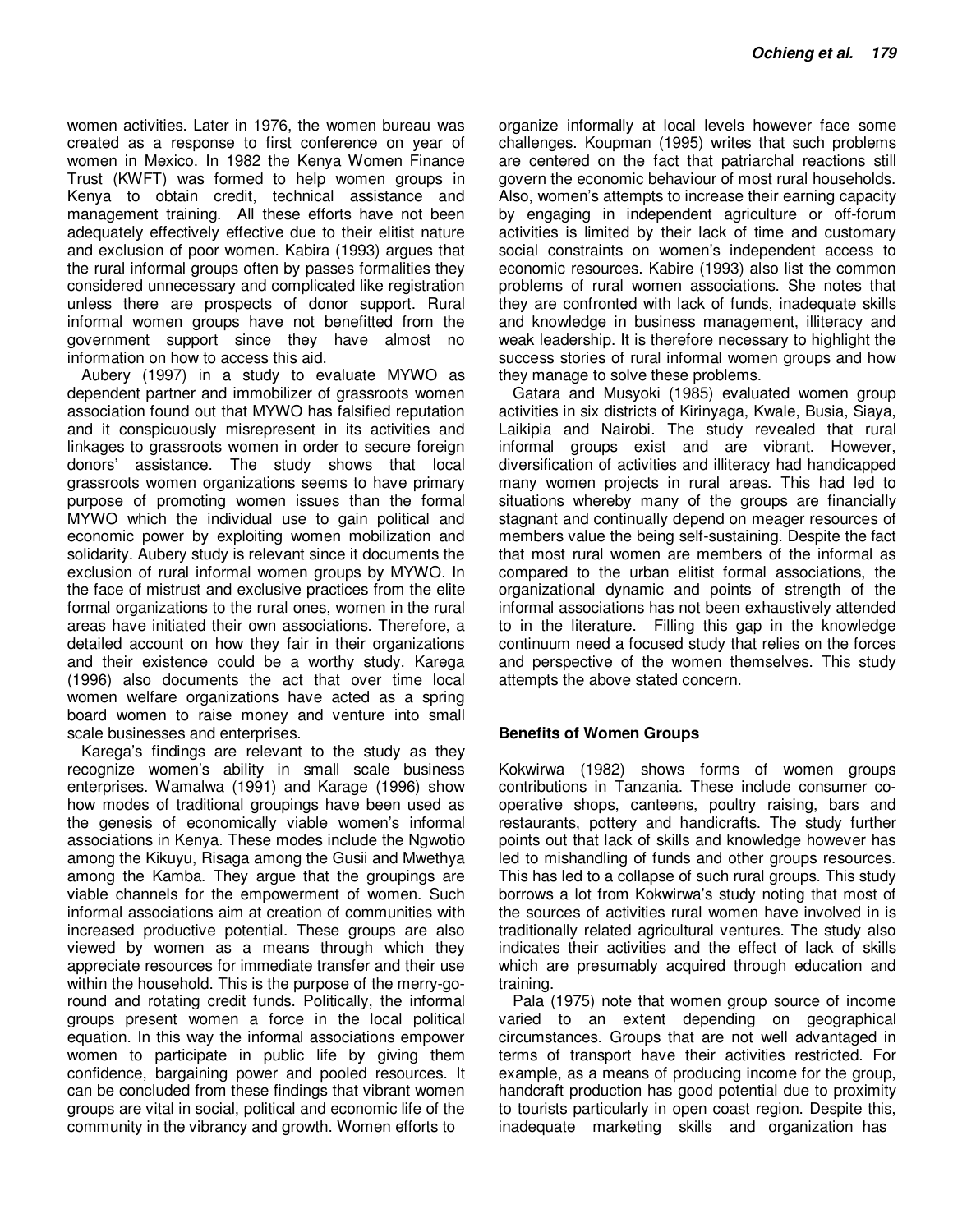hindered their potential. Formal education is vital in understanding market dynamics to facilitate good marketing for such products. From these findings it can be seen that income by marketing and selling the activities is hampered. Davidson (1984) survey on group activities in Kirinyaga and Bungoma established that Kangari-Mwihuti women group in Kirinyaga was involved in running a small bakery which earned women some money for their monthly contribution. This implies a desire for skill in women groups as bakery skills was seen as a success to the group. She established that Kanduyi Women Group in Bungoma had a tree nursery project, which helped women learn of soil erosion practices, types of trees suited to Bungoma environment and caring of seedlings. Ndumbu (1985) also pointed out that women are involved in agricultural and nonagricultural activities. The agricultural activities often are in the area of poultry projects, pig rearing, bee keeping, raising of grade cattle, fish marketing, running of posho mills and production of a variety of horticultural products. The relevance of this study is an important basis for evaluating each income activity against the level of formal education for its leaders and members. In a survey study of women groups in Kenya, Riria-Ouko (1985) gives a list of activities in which women are involved. This include savings and credit, welfare and social projects, educational projects, income generating projects, home<br>improvement, health projects, conservation of improvement, health projects, conservation of environment, leadership training and religious activities. This study is broad enough though it doesn't give enough details why some groups prefer certain activities to others and how they mobilize resources for such activities. Again if such groups have got to sustain themselves, then good management is paramount.

Evidence in the studies cited, indicate that informal women groups select activities that are simple and traditional in nature. They seem to lack the capacity to undertake more challenging modern forms of income generating activities. Consequently this forms a setback for the groups. The present study investigate the impact of resource mobilization or sustaining informal women groups with attention to the relationship between levels of informal education and choice of income generating activities.

# **METHODOLOGY**

This study utilized the ethnographic design. Wax and Wax (1980) points out that ethnography commits to study of on-going realities without affecting their process and context, so that meaning of experience is not lost. The study was carried out in Tot division, Marakwet district in Rift Valley province. Tot division covers 84 square kilometers with a total population of 82,992 with the female population standing at 44,172. The mainstay economic activities include agriculture, where bananas,

mangoes, cassava and beans are grown, livestock production, forestry and commercial activities. Tot division is a rural region with a high rate of population growth. This impact negatively on land resources. Basic commercial activities fill a gap in the people's economic life. Consequently, most economic activities are informal and the women engage in petty trade in foodstuffs, *mitumba* (second hand clothes) and other agricultural produce. However, cultural and market dynamics exclude poor women from formalized economic activity. To counter this, rural women have formed informal associations to help each other. Tot division therefore forms a good location for this study.

The study population for this study was the composition of all informal women groups found in the administrative Tot division in May 2012. Tot division has 30 registered women groups spread in sub-locations. Random sampling was utilized in the actual study. A list of existing locations was made and random numbers assigned to each group. They were then placed in a lottery box and one of them picked on the actual study. A list of all the groups in the location selected was also made to be used in cluster sampling. A table of random numbers was used to cluster sample three groups out of the 9 groups in the sub-location. Cluster sampling was considered relevant to this study so that all members of the groups falling in the sample would be used in the study. The three groups selected for the study formed 10% of the sampled study population. Slavin (1984) proposes that in social science discourse, a sample of convenience may be drawn so long as clear description of the division and respondents is made so that others may reasonably assess the relevance of the findings to other settings. This is particularly relevant to this study which was carried out in a rural setting and was interested in a relationship between variables. The three groups, set in similar socio– economic, cultural and political circumstances, enabled an in-depth study and close interaction to yield data that has been generalized on other groups in the area. The study thus collected information from a total of 68 respondents which included 6 women group leaders.

Data collection instruments for this study were questionnaires, interview guide, content analysis guide and the participation observation guide. The questionnaire used in this study was both open-ended and closed. It was administered to all women group members under study by the researcher between April and May 2012. The interview guide was framed in general terms to allow other questions to evolve. The tool was used to supplement information from the questionnaires and give an in depth account of groups' organization, financial and social functions. The six officials of the three groups used were interviewed by the researcher. These were the Chairlady and Secretary of each group. The content analysis guide was a vital tool to supplement as well as authenticate information collected. All available records of the group were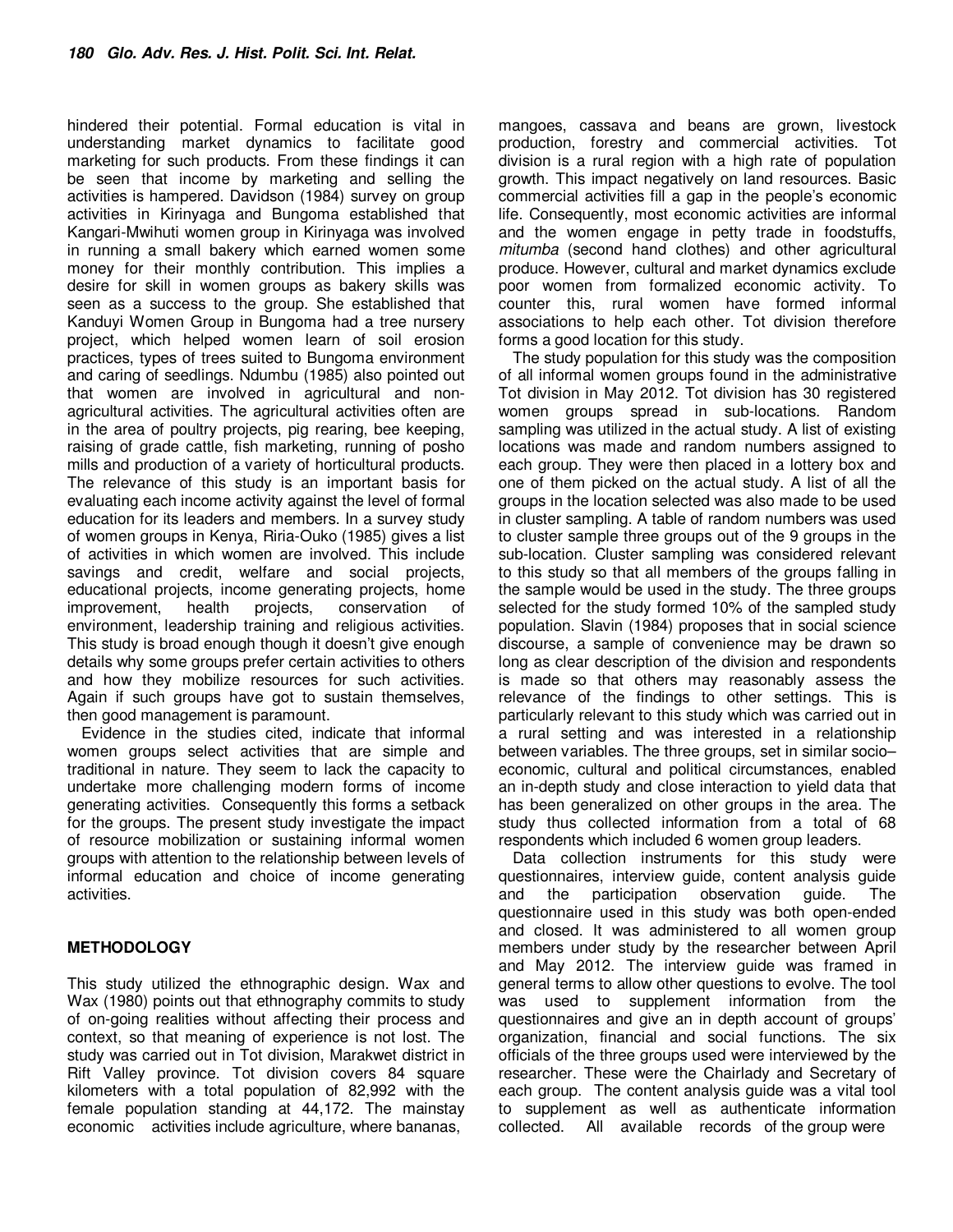scrutinized as evidence.

The researcher participated in the meeting of the women groups in the study for participant observation. The purpose of the observation was to get first-hand information on how women conduct their meetings and the issues they raise. It was noted that the members meet once a month. The information gathered from this observation enabled this study to describe various social situations in which women in informal groups interact. The ideas and motives that led to the formation of informal associations were also captured, through the discussions. This tool also gave room to evaluate the participation of members in their meetings, particularly contribution to issues of investment and education, if they arose.

Qualitative procedures of data analysis were used in this study. This entailed an effort to formally identify the themes and to constrict ideas as they were suggested by collected data. There was also an attempt to demonstrate support for those themes so as to answer research objectives. Data was organized to the research questions, drew relationship between the variables under study. Qualitative data was coded and fitted into specific analytical categories by use of inductive procedures of analysis according to the study objectives. It was then interpreted, coordinated and qualitatively reported. Words of some key informants were converted into frequency counts and percentages.

## **RESULTS**

#### **Demographic Information**

The preliminary section of this study was done through questionnaire. This majorly dealt with the background of members; groups and general group achievement as far as mobilization of funds are concerned. The respondents were asked to provide information about their age, marital status, occupation, level of education and duration of membership. The purpose of gathering these details was to portray the characteristics of the respondents and show that the sample was fairly representative and also give the study finding validity. The information was also vital to reveal the level of formal education of the respondents. A core variable of this study was age. The least age classified was therefore 20 years. It was inferred that the majority of respondents in each of the groups were above 40 years of age. Kapyemit group had 80%, Kaburet 100% and Cheseker 65.4%. It was evident that 59% of all respondents were above 50 years of age and only 3% were below 30 years of age. This showed that mostly mature women were capable of articulating issues raised by the researcher.

The second personal characteristic captured through questionnaire was marital status of the respondent. Majority of the respondents in each group were married.

Of the total respondents, 85% were married specifically Kapyemit women group respondents 75%, Kaburet women group respondents 90.9% and Cheseker women group respondents 88.5%. Married women face similar responsibilities as single widowed. This is occasioned by family life it is therefore evident that all members of women groups had families to cater for.

The third demographic aspect captured was occupation of respondents. The findings showed that a majority of the respondents are involved in small businesses. Of all the respondents, 47% are involved in small businesses for livelihood, with Kapyemit women group respondents 70%, Cheseker women group respondents 61.53% and Kaburet women group respondents 9%. None of the respondents was a professional or formerly employed. At least 13% were housewives and 17% peasants. This implied meager income among the individuals of the groups studied.

The fourth personal characteristic captured was duration of membership in the groups. It was evident that majority of the respondents have been members of their groups for a total period between of 9 and 12 years (35%). Only in one group Cheseker, are members whose membership is less than 3 years (4, 15.4%). This aspect of membership was important because the duration of membership is likely to have given members time to see the groups grow or retard. They have experienced the functioning of their groups and they are able to conclude whether the groups are beneficial or not.

Another issue captured was how the groups studied got their original capital to start their economic activities. This was seen to be very important as the grouping was geared towards income generating activities for sustenance of the family and the group in general. Majority of the respondents group got them starting capital for either fees or monthly contribution. Kaburet women group respondents showed that 45% got their original capital through fees while Kapyemit 40% and Cheseker 42% said they got from their monthly contributions. The respondents did not know the value and determinants of charitable organizations and persons. Instead, they felt that most of the funds were earned through monthly contribution and others they were unable to mention. In general charitable organizations according to the respondents only accounted for 6% of the original income.

The group members were also asked to give suggestion on how they choose their group leaders. This question intended to find out whether literacy play role in women organization in the rural areas. A large percentage preferred to be led by women who are literate. Kapyemit women had the highest percentage of the members who felt that literacy was one of the requirements for one to be elected in their group. Also 57% of Cheseker representatives said that they chose their leaders basing on one's educational level. Also enterprising was seen as a factor women look at when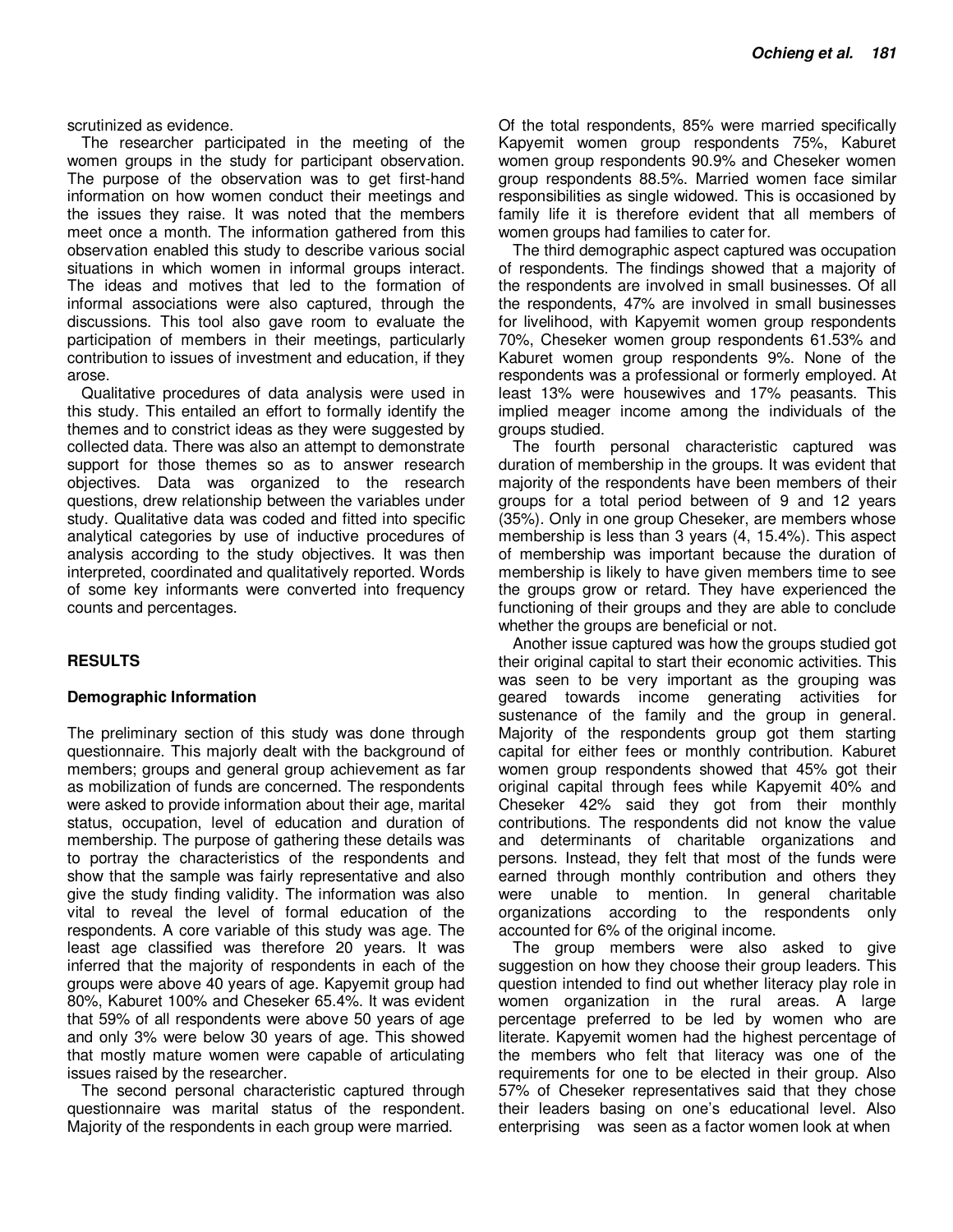choosing leaders, the study established. For example, 45% of Kaburet women group felt that a leader is who enterprising can make a group to prosper. Moreover, 31% of Cheseker representatives had same feeling. Unlike the two (enterprising and literacy) few of them took trustworthiness as the main consideration with Kaburet group giving it only 5%. In general, there was a feeling as per the data that educational status is the core in choosing leadership.

The group members were also asked the benefit they accrued from the association. Most of the group members suggested that the groups have assisted to improve their economic status with Kapyemit members leading with 40%. Furthermore, increased food production was seen as another benefit to the group with Kaburet (45%) of their group members feeling that since the emergence of their group, food production have been high up comparatively. Information sharing was also on issue, this is clear where 25% Kapyemit alleged that the groups have really enhanced the information sharing otherwise when asked about others most members just said "others" without proper elaboration. This indicates that information sharing are some of the indicators of groups success and progression.

## **Literacy as a source of economic empowerment**

Group leaders were asked to isolate how literacy have impacted on informal groups for the achievement of goals; the question was intended to discuss the impact of literacy on group goals. Findings indicated that majority of the respondents acquired primary education. Kapyemit women group respondents showed 60%, Kaburet 18.82% and Cheseker 84.62%. Of all the respondents, 76% acquired primary education. This implies that they have the basic literacy on the other hand with only 6% found not having formal education and 18% had secondary education level. The varied levels of formal schooling have worked for or against the women. Their perspectives on the importance of education are important.

The leaders were asked to explain how literacy has assisted in their groups in getting relevant information for the achievement of group goals. It was established that leaders of Cheseker women group attended seminars organized by micro-financial institutions like Kenya Women Finance Trust (KWFT) and disseminated information to the members. The group had also invited the local Agricultural Extension Office (AEO) to explain to the group members' better crop husbandry practices. Again, the chairladies of the group had attended a seminar with an NGO - Africa Now. On overall Cheseker group was more outgoing as it sought more information and their leaders attended workshops and seminars and invited resource persons to come and train their group members' project development aspects. It was noted that

all officials of Cheseker women group had secondary level of formal schooling. Kapyemit women group had been visited once by an official from KWFT during its nine (9) years of existence. The members had sought information on loans offered by KWFT. It was reported that after explanation given by the officers the members declined to take the loans fearing that they would fail to repay. It is notable that 60% of the members of Kapyemit women group had only primary education. Their low input towards seeking information resources can be attributed to their level of schooling.

Kaburet women group has been in existence for a total over twelve (12) years. During this period they had only been visited by the local assistant chief who was sensitizing groups on prospective French beans project. The information had benefited the group since the members had spared some portion of land to plant the French beans which turned out to be a profitable enterprises for them. From the findings, Kaburet women group mobilized and used information resources more than the other women groups in undertaking their projects. Comparatively all the officials of Cheseker group had secondary schooling unlike the other groups. The group thus appears to realize and benefit from the information sourced.

The other question asked was to explain how literacy have assisted women in generating of income. In this aspect the interview was asked about generation of income in terms of registration fee, share contribution, interest on loans, among others.

*Registration fees:* It was noted that each group had a condition laid down for membership. The registration fee was paid by an individual before she becomes a member. The amount varied between Kshss 20 to Kshs 100 (1USD=84Kshsss). Kapyemit women group set the registration fees at Kshss 20, Kaburet women group at Kshs 50 and Cheseker Kshs 100. It is notable that Cheseker women group had majority of its members and this could explain their high registration fee charges.

*Share contribution:* It was noted that this was a type of savings account where members are allowed to contribute and save with the group on an agreed periodical time. This was looked at as individual shares that each member pays up and can be refunded upon member's withdrawal. For the groups studied, this amount ranged from Kshs 50 to Kshs 150. It was also noticed that some members were unable to pay the shares and were thus allowed to pay whatever they could afford with an understanding that they would receive less loans and dividends.

From the interview it was discovered that Cheseker women group share contribution was highest at Kshs 150 monthly. The groups set shares as a fixed amount that the members pay over a stretch of time. Since the records indicated that the shares had been paid up, two of the groups Kapyemit and Kaburet had fixed shares of Kshs 500 and Kshs 400 respectively. This had been paid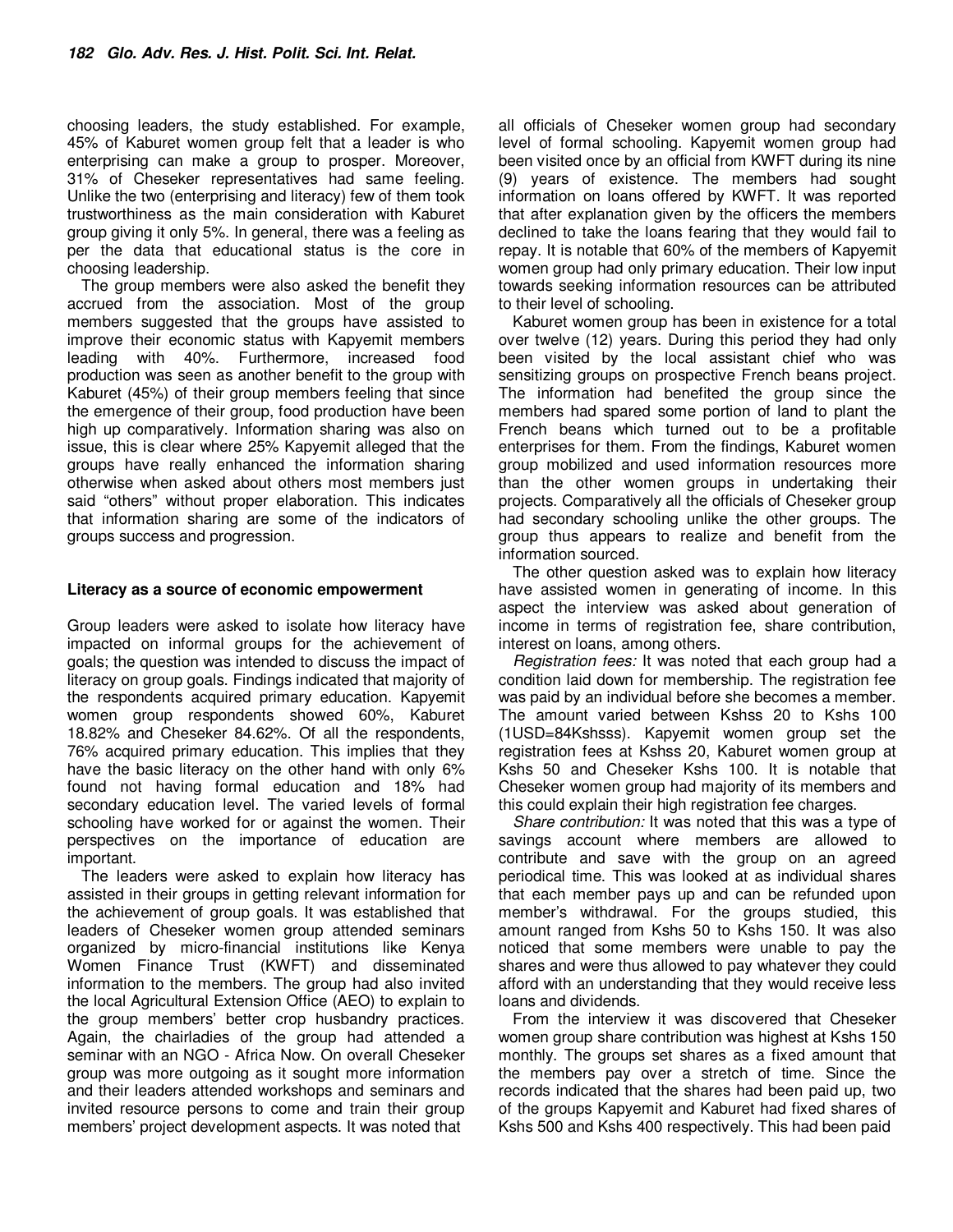by the members. Cheseker women group indicated a difference since it had two shares. The first was Kshs 500 was paid up in the first year by each member and a second share of Kshs 1,000 paid within the third year.

From the content analysis it was revealed that Cheseker women group had accumulated Kshs 39,000 from the two shares, Kapyemit group had accumulated Kshs 10,000 from members' shares contribution and Kaburet women group had collected Kshs 8800. It is again evident that Cheseker women group alone has more than the two groups combined this Kshs 39,000 against Kshs 18,800.

Again when the group leaders were interviewed on interest on loans. It was established that money that groups raised from registration fee and shares is loaned out to members at an interest rate of 5% to 10%. The money was usually paid back in 3 monthly installments or in full before the end of the third month. Both Kapyemit and Kaburet women group do not loan their money out to non-member. Cheseker women group loans out money to non-members who borrow at a higher interest rate of 10% compared to members 7%. The non-members are also guaranteed by two of the women group members. It was therefore established that Cheseker women group had more loanees (borrowers) that the other two groups and this could be attributed to their policy on lending non members at a higher interest rate than members.

The analysis of the financial records content also revealed that up to date of borrowing and repayment plus a separate column for interest paid existed for Cheseker women group. At the time of analysis Kapyemit Women group did not have a clearly written document for the loaning process (loan book). Cheseker had a separate exercise book with two columns for the money loaned out and the money paid in. This could be related to the level of formal schooling of their leaders who were in charge of the records. It is also a fact that numeracy and proper record keeping skills are acquired through formal schooling. One group, Kapyemit women group did not possess well written records as the previous office bearers did not keep records.

In all, the findings reveals that if you look at all the sources of funds and means of generating income in the overall, Cheseker women group had the highest number of income generating activities. The respondents of this group were also younger women in the 30 - 39 years (61.5%). They also had under gone full cycle of primary education and these with secondary education had reached Form Four. All leaders (Secretary, Treasurer and Chairlady) had secondary education. This depict that formal schooling is important in ensuring success of women groups in Tot, Elgeyo Marakwet County, Kenya.

## **Benefits of Women Groups**

Group leaders were interviewed on the effect of

economic activities on informal groups in Tot division. The question was intended to explain the benefits that women enjoy by being members of a group. The respondents were prompted for the reasons that made them join informal groups and their needs that have been met by these groups. The study found out that women were driven by the following reasons to join together;

*(a) Social and Economic Hardships:* The leaders explained that social structure of patriarchy hindered the ability of married women to get into productive ventures as they are expected to remain at home as husbands go out in search of jobs. Large family sizes also put pressure on families as what was provided for by the husbands was not adequate, this made the women to join groups. It is believed that through groupings and ideas gathered, women generate income for the family too. The groups have proved to be a better forum for a unified group confronted by almost similar scenario (helplessness) since others found it necessary to join the group after their husband died or lost their jobs. This shows that poverty as both cause by social class disparities and economic hardships make women to join groups.

 *(b) Financial Assistance:* Informal women groups were looked at as capable of giving financial assistance through loans. The respondents did not posses the security to offer as collateral to secure loans from other financial firms.

*(c) Domestic Needs:* The study established that women looked at family social functions and domestic needs as their responsibility. Kitchen utensils were noted as primary responsibility. They therefore joined these groups with a view of being helped by others on rotational basis to purchase kitchen utensils.

*(d) Social Ceremonies:* The respondents were keen that they needed solidarity during social family functions like wedding, funeral and important visitations. Groups were thus viewed as a powerful social network that would offer instant help incase of a calamity or feasts. This is common in many traditional African communities as people gather together for certain functions.

 *(e) Church Relationships:* The study established that church relationships that already existed were a major boost to forming/joining groups. Members of each of the women groups studied were not strangers to each other as they had interacted in church and other religious affairs. The study for instance established that Cheseker women group was composed of Muslims only. The women were generally satisfied with their associate as most of their expected needs had been met i.e. buying household (kitchen) goods, setting up a small business, paying of school fees, alleviation of social misery, increased labour etc. The study also found out that besides the immediate needs, benefits from women groups occurred to both the individual at family level and the community as a whole. The following is a summary of the perceived benefits of informal women groups to the family and community.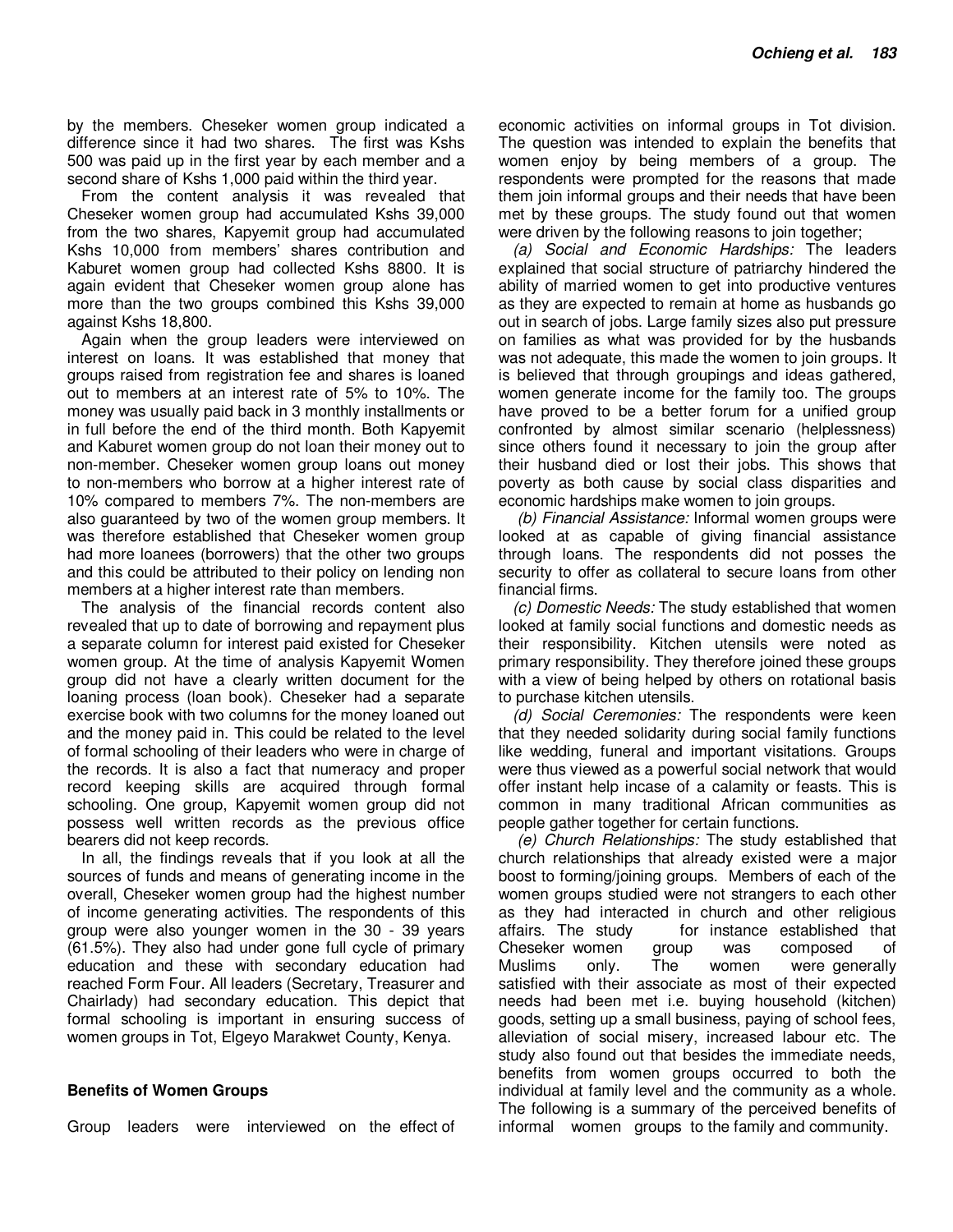The result shows that women groups were able to mobilize resources in pursuit for economic educational and social development. It was evident from the finding that women in their informal groups could be viewed to have made progress towards that goal of changing their social and economic livelihoods. Respondents held the view that their general life had changed and they had been empowered as a result of forming groups.

#### **Women Groups' Activities on Members' Livelihood**

Group leaders were interviewed to explain how rural women have directly benefited from these grouping. The question was intended to discuss the kind of economic activities the women groups have engaged in as reflected in Table 2.

It was evident that Kapyemit group had the least number of income generating activities, while Cheseker group showed a greater diversity of income generating activities. The group operated two loaning schemes; one for the members and the other for non-members. The non member's scheme attracted an interest of 10% while the members' scheme interest rate was 7%. They also hired out their utensils at a fee during events. Besides this, they grew beans, kept goats and exotic poultry. Cheseker group representatives said that they had been able to undertake these activities because their leaders were educated and were able to seek assistance where necessary from the experts. Book keeping was one of their key strengths in management of their income generating projects.

The Kapyemit women group respondents revealed that they keep indigenous chicken which they buy while young and sell when they grow. Each member is given a young one which is then sold after between 6 months to 1 year. Each member was said to be totally responsible for the chicken on behalf of the association.

During the interview, it was established that the group members had inadequate information on other income generating activities as they hardly proposed other new projects during their meetings. Since many of the members had lower primary education and some were illiterate, their participation had been confined to the traditional chicken selling project. Members were said to be unwilling to try other income generating activities because they feared it would fail and not economically profitable.

Kaburet group grew and sold tree seedlings, pottery and firewood and also had a members' loaning scheme. Each member kept a small farm space for French beans where proceeds from the venture were submitted to the group. The most productive activity was pottery since clay materials for pottery was easily available in their environment which is typically a sloppy terrain with semi-wet swamps. The Chairlady and Secretary kept the records for projects undertaken.

## **Women Associations**

Group leaders were interviewed on how women groups get information on how to manage themselves as far as mobilization of resources are concerned. This question intended to find out the effect of women association on informal women groups. It was noted that useful information came from various sources. Leaders of Cheseker women group attended seminars organized by micro-finance institution like KWFT and disseminated information to the members. The group had also invited the local AEO to explain to the group members on better crop husbandry practices. It was noted that the chairlady of Cheseker women group had attended a seminar with an NGO – Africa Now. On overall, Cheseker group was more outgoing as it sought more information and their leaders attended workshops and seminars and invited resource persons. One of the members was quoted saying:

*"These people who come to us are very useful because they help us to improve. The officers from Ministry of Agriculture came and train us on how to plant different crops at once on our small farms* (Mixed Cropping)*. This made us have variety of food hence balanced diet".* 

Kapyemit women group had been visited once by the official from KWFT during its nine years of existence. The members had sought information on loans offered by KWFT. It was reported that after explanation given by the officer, the members declined to take loans fearing that they would fail to repay. One of the group leaders was quoted saying:

*"Our members just listened but when visitors asked who would like to take a loan everybody kept quiet. They said they feared they would come and auction their domestic property. Our members are really afraid of loans."* 

Their low input towards seeking information on financial resources can be attributed to their level of education.

For the 12 years that Kaburet women group had existed, they had only been visited by the local assistant chief who was sensitizing groups on growing French beans project. The information had benefited the group since the members had spared some portion of land to plant the French beans which was of economical value to them. One respondent was quoted saying that;

*"When the sub chief came he told the members that Indians had brought French beans to the area and want people to plant and sell back to them. The women then took up the program and planted and we have been getting money since that time. No one else has come to us and we have also not*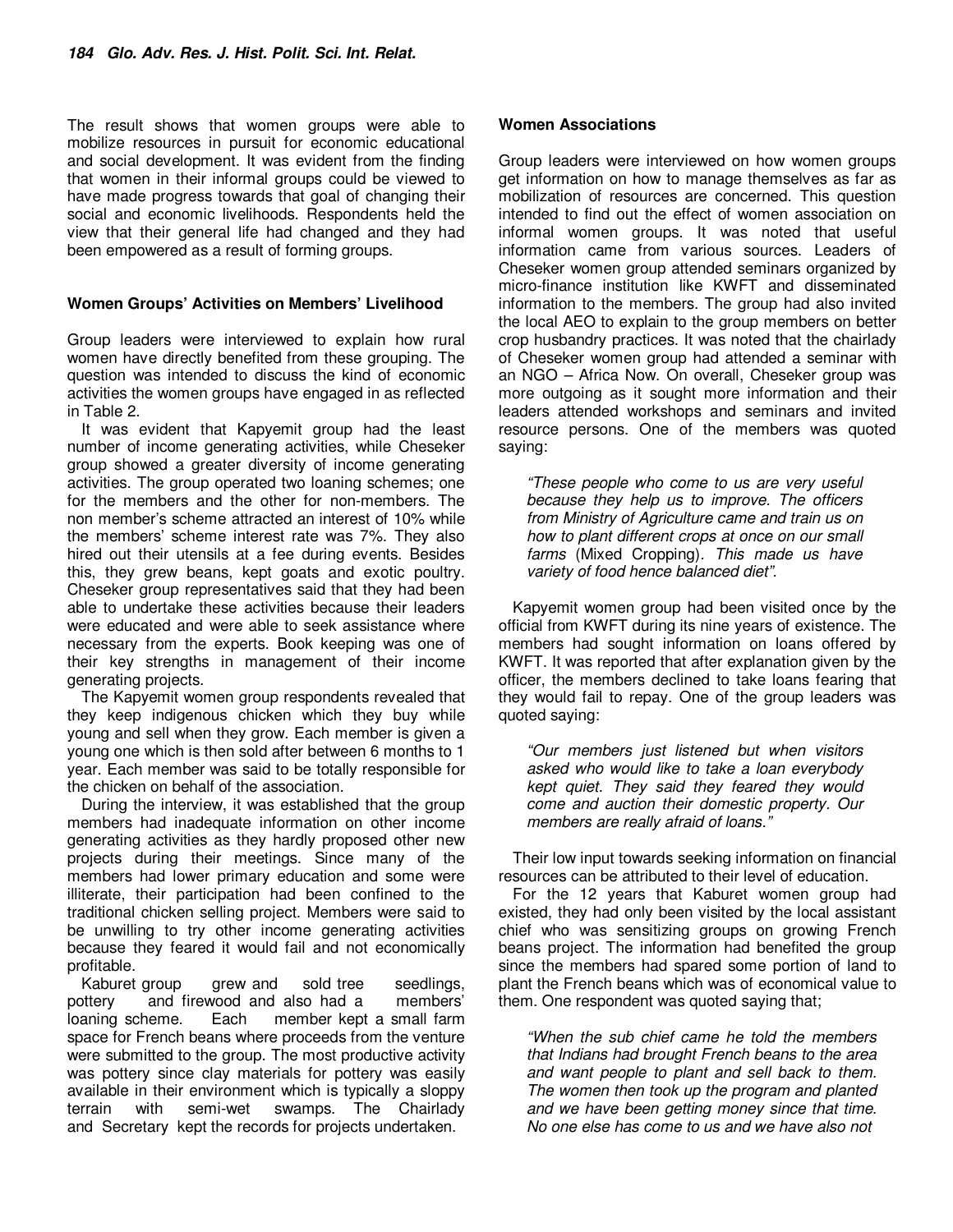**Table 1.** Benefit From the Women Groups

| To individual                     | To community                                              |  |
|-----------------------------------|-----------------------------------------------------------|--|
| Increased food production         | Better attitude to women leadership                       |  |
| Improved nutrition and health     | Increased participation in economic and social activities |  |
| Information sharing               | Women incorporation in development issues.                |  |
| Improvement in education of girls | Improved status of women in the community                 |  |
| Increased group labour            | Enhanced growth of rural economy                          |  |
| Improved economic status          |                                                           |  |

 **Table 2.** Sources of Income

| <b>Cheseker</b>  | <b>Kaburet</b>   | <b>Kapyemit</b> |
|------------------|------------------|-----------------|
| Charcoal selling | Pottery          | Chicken selling |
| French beans     | French beans     | French beans    |
| Goat project     | Selling firewood |                 |
| Loaning          | Tree seedlings   |                 |
| Utensils hire    | Loaning          |                 |
| Bee keeping      |                  |                 |
| Poultry keeping  |                  |                 |

*called anybody because when we call then they ask for money"*

From the finding, Cheseker women group mobilized and used information resources more than the other women group. Comparatively all the officials of Cheseker group had secondary schooling unlike the other groups. The group thus appears to realize and benefit from the information sourced.

#### **CONCLUSION**

It has been evident that women groups in Tot division relied mainly in farms, fundraising, loans as sources of capital for their ventures. Sources of finance were however found to be inadequate. Although pool collections for individual (merry-go-round), lateness taxation is relied on by the women groups for their recurrent and development expenditure. It was noted that there existed a number of activities the groups had made efforts to mobilize funds with what to supplement their operations. These activities were found to vary in diversity and viability from one group to the other. Generally, women groups could mobilize resources for their much needed fund with proper utilization of these units especially farming. It was also noted that group leaders and social workers of Tot division experience difficulties in initiating, implementing and managing mobilized funds by the various groups. Because of these difficulties, mainly lack of qualified personnel or entrepreneurship skill, little time and capital is available to them.

#### **RECOMMENDATION**

1. The government policy on support for the women groups should focus on the rural women groups. Though the head of state talked a bit about it during the opening of parliament in March 2008, we are yet to see it work.

2. The government and its partners should facilitate training and skill development courses for the women groups leaders and members to increase their productivity.

3. The government should come up with a strategy to initiate and influence women groups in the disbursement of education bursary funds for the needy, particularly to benefit girls.

4. Micro-finance institutions should come up with a scheme that is borrower-friendly to benefit women groups in rural areas.

5. Leaders of women groups should be trained to acquire skills on record keeping and group affairs management.

#### **REFERENCES**

- Boserup E (1975). Integration of Women in Development. Why, When, How. New York: UNDP.
- Boserup E (1970). Women's Role in Economic Development. London: George Alten and Urwin Press.
- Davidson A (1984). "Women's Non-Formal Education in Kenya: The Role of Self-Help Groups. Baso Bulletin, Women and Basic Education*,* Vol. 10.
- Gatara T and Musyoki RN (1985). "Women Group Activities in Kenya". An Evaluation Report for Women Bureau Nairobi. Women Bureau Ministry of Culture and Social Services. GOK Sessional Paper No 2.
- Small Enterprise and Jua Kali Development in Kenya. Nairobi Government Printers.